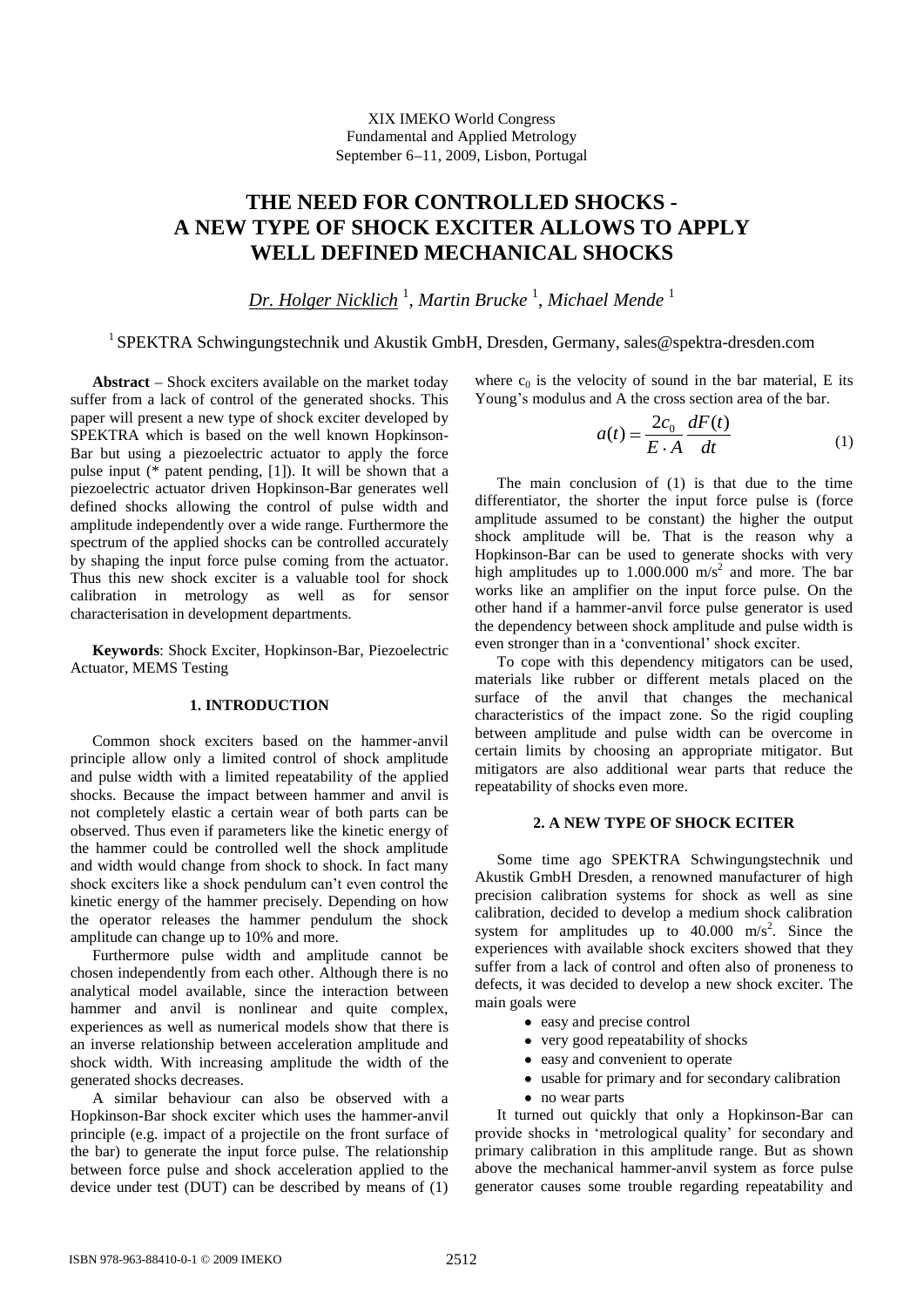control of the shocks. So the idea was born to use a piezoelectric actuator as generator. The actuator is attached with one end directly to the front surface of the bar and has a reaction mass attached on its other end [1].



Fig.1 Principle drawing of the new SPEKTRA HOP-MS Shock Exciter with a laser vibrometers as reference (\* patent pending, [1])

The advantage of this solution is that it can be controlled completely by electrical signals and does not have any mechanical wear parts.



Fig.2 The new SPEKTRA HOP-MS Shock Exciter with laser vibrometer as reference standard

#### *2.1. Amplitude, Pulse Width and Repeatability*

The main challenge in the development of the shock exciter was the choice of an appropriate actuator. To determine the necessary parameters of the actuator the desired amplitude range, shock width and input pulse form were defined first. Then a model transfer function of the Hopkinson-Bar was used to calculate the necessary force input pulse and thus to derive the actuator requirements. The transfer function was derived from a two-mass oscillating system model which was validated with measurements.



Fig.4 Comparison of calculated and measured transfer function of the HOP-MS

Since a common application for such a calibration system should be the calibration of shock sensors as used for example in automotive crash tests, the goal amplitude range was  $20 \text{ m/s}^2$  to 40,000 m/s<sup>2</sup>. While it was obvious that the maximum amplitude requires an appropriate maximum force of the actuator, it turned out that for small amplitudes a low hysteresis and the prevention of any slip-stick effects in the actuator is important. But it could be shown that unlike a mechanical hammer-anvil force pulse generator, that produces a poor signal quality at low amplitudes, the piezo-electric actuator allows good signal qualities at lowest amplitudes too.

Regarding the pulse width limits, the fact, that many shock sensors have frequency response (sensitivity over frequency) that is not constant at higher frequencies, had to be considered. So if shocks with different pulse width and thus spectrum are applied to such a sensor, the calibration results may show deviating sensitivity values. In order to minimize such effects the minimum shock width was defined to be at least 100 µs at maximum amplitude which corresponds to an upper frequency of about 5 kHz. The maximum pulse width is mainly limited by the length of the bar. Because the compression wave, which propagates in the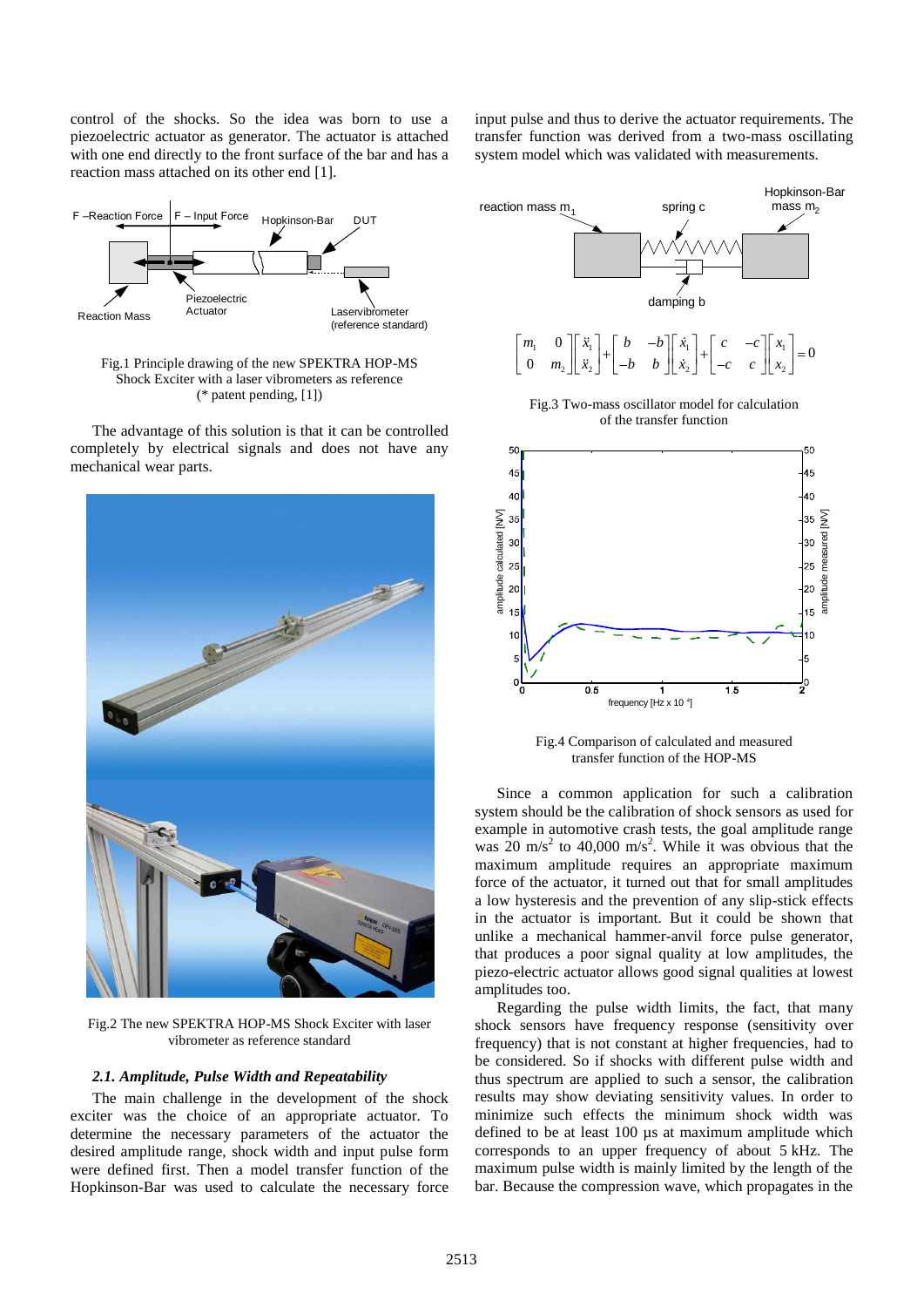bar, is reflected at each end, the applied shock must be over before the first reflection arrives at the DUT. Thus the longer the bar the broader the pulse width can be. On the other hand very long slender bars are mechanical unstable and are not convenient to handle. So for practical reasons a length of 2 m was chosen. Another idea to achieve broader shocks could be to use a material with a lower velocity of sound. But according to (1) this would also reduce the 'amplification' of the Hopkinson-Bar and thus the possible maximum amplitudes. In practice a 2 m Titanium bar turned out to be a good solution and allows a maximum pulse width of about 400 µs.

The shape of the acceleration input signal for a calibration according to ISO 16063-13 [2] was chosen to be a full sine period which can be described by (2) where *â* is the acceleration amplitude and T the periodic time. Because T and *â* can be independently controlled by the electrical input signal to the actuator also the shock amplitude and pulse width applied to the DUT can be changed independently.

$$
a(t) = \hat{a}^* \sin(\frac{2\pi}{T}t) \quad \{0 < \frac{2\pi}{T}t < 2\pi\} \tag{2}
$$

Of course this independency only exists within the physical limits defined by the Hopkinson-Bar and the maximum force and dynamic limits of the actuator as discussed above.



Fig.5 Working Range of the Shock Exciter prototype - Pulse width and Amplitude can be chosen independently in the hatched area

However within these limits this new shock exciter really allows to control amplitude and pulse independently and very precisely. Fig. 6 shows a series of shocks where the amplitude was varied while the pulse width was fixed (blue solid curves) as well as a series where the amplitude was fixed while the pulse width was varied (green dotted curves)

Because there are no mechanical wear parts and the complicated interaction at the hammer-anvil surface doesn't exist anymore, shock amplitudes can be reproduced with an accuracy of less than 0.1%. Also the repeatability of the shock shape is very accurate.



Fig. 6 Independent variation of amplitude and pulse width

#### *2.2. Shaping the Spectrum*

In a research project of the Physikalisch Technische Bundesanstalt (PTB) in cooperation with SPEKTRA a new calibration method is under development (see also *XIX IMEKO World Congress* abstract 'Calibration of Accelerometers using Parameter Identification' from Th. Bruns, PTB et. al.) that shall overcome incomparable calibration results of shock sensors measured with different shock exciters. Due to the non-constant frequency response of typical shock sensors, the measured sensor sensitivity can depend on the specific spectrum of the applied shock. The new shock exciter was used to validate the new calibration method because it allows repeatable shocks with well defined parameters. Since the frequency response of the sensor causes these problems in addition to the PTB-SPEKTRA project the idea came up if the input acceleration signal of the actuator could be shaped in such a way that the spectrum of the applied shock will be cut off at high frequencies. **Pulse Width Solution**<br> **Pulse Width and Solution** and the position input signal of a allows a maximum pulse width<br>  $\epsilon$  a certice a 2 m Titanium bar turned is the second of a dialows a maximum pulse width<br>
and T the peri



Fig.7 Measured velocity responses at the DUT side of the Hopkinson-Bar show how the shock can be shaped by applying different input signals to the piezo-actuator